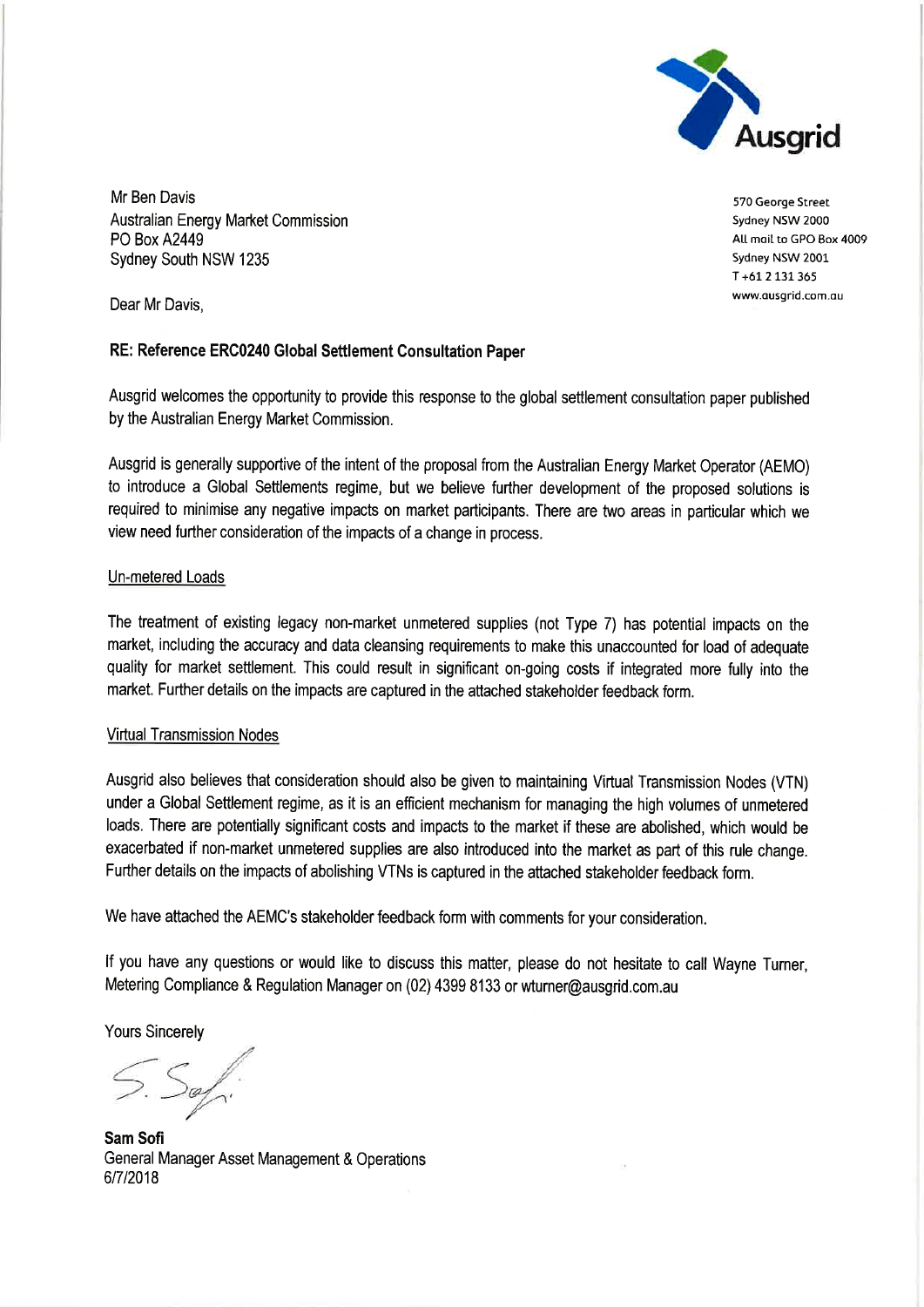## **Stakeholder feedback template**



The template below has been developed to enable stakeholders to provide their feedback on the questions posed in this paper and any other issues that they would like to provide feedback on. The AEMC encourages stakeholders to use this template to assist it to consider the views expressed by stakeholders on each issue. Stakeholders should not feel obliged to answer each question, but rather address those issues of particular interest or concern. Further context for the questions can be found in the consultation paper.

Organisation: Ausgrid

Contact name: Wayne Turner

Contact details (email / phone): wturner@ausgrid.com.au; (02) 4399 8133.

| <b>Questions</b>                                                              |                                                                                                                                              | Feedback                                                                   |  |
|-------------------------------------------------------------------------------|----------------------------------------------------------------------------------------------------------------------------------------------|----------------------------------------------------------------------------|--|
|                                                                               | Chapter 5 – Section 5.1.1 – Allocating volumes of unaccounted for energy                                                                     |                                                                            |  |
| $\mathbf{1}$ .                                                                | To what extent is the full allocation of UFE to local retailers an issue?                                                                    | No comment                                                                 |  |
| 2.                                                                            | What are the UFE costs and volumes for local retailers?                                                                                      | No comment                                                                 |  |
| 3.                                                                            | What are your views on AEMO's high level design for global settlement, generally and in<br>relation to allocation of UFE?                    | No comment                                                                 |  |
| 4.                                                                            | What other UFE allocation methods could be suitable and why?                                                                                 | No comment. Refer to response to Q11 for discussion on<br>unmetered loads. |  |
| Chapter 5 – Section 5.1.2 – Effect on pricing of unaccounted for energy costs |                                                                                                                                              |                                                                            |  |
| 5.                                                                            | How will local and independent retailers respond to change in the financial responsibility<br>for UFE? In what way and to what extent?       | No comment                                                                 |  |
| 6.                                                                            | Do you consider that a move to global settlement would affect retailer competition, and if<br>so, how? How could these effects be addressed? | No comment                                                                 |  |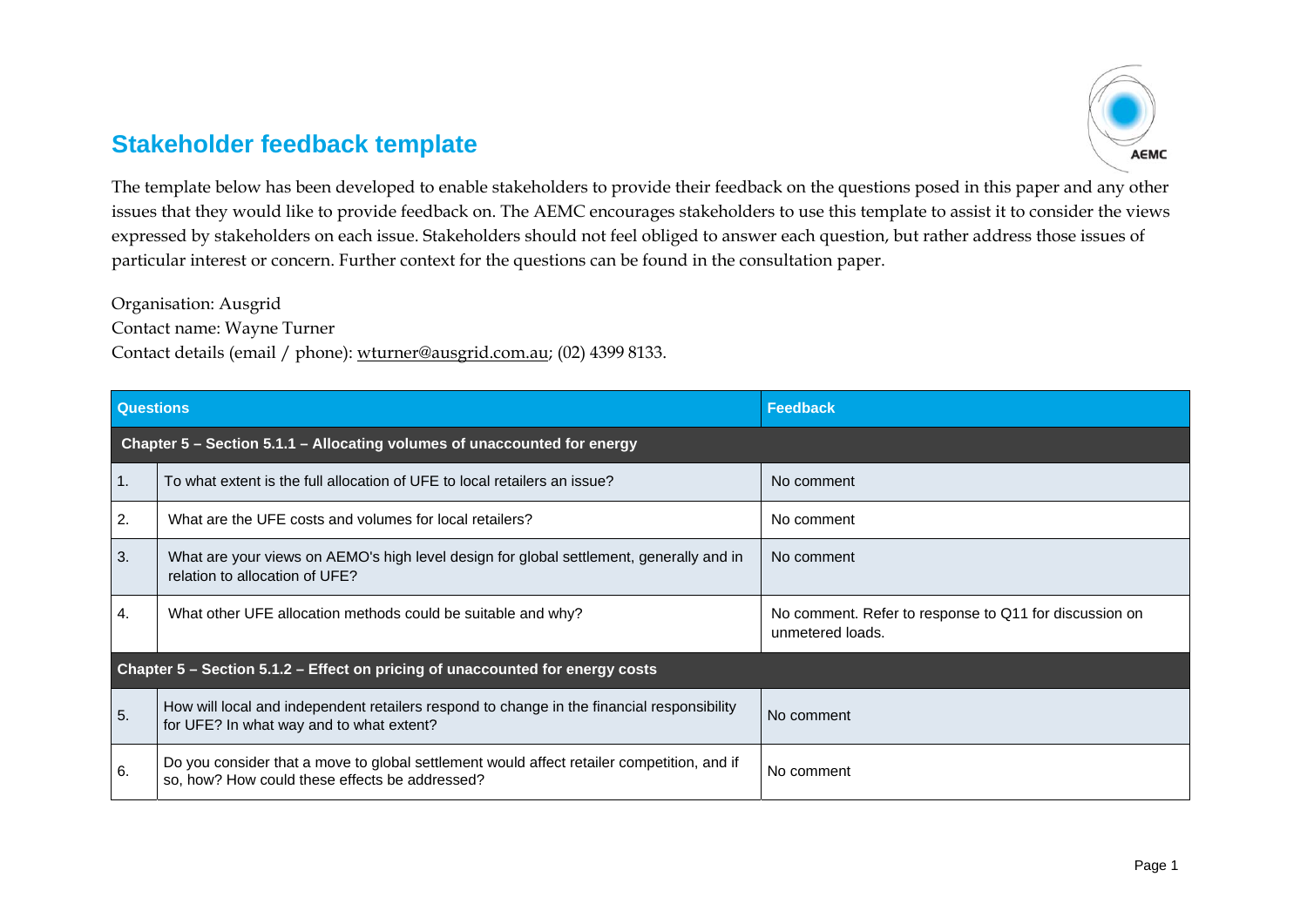| <b>Questions</b>                                                                 |                                                                                                                                                                                                                 | <b>Feedback</b>                                                                                                                                                                                                                                                                                                                                                                                                                                                                                                                                                                                                                                                                                                                                                                 |  |
|----------------------------------------------------------------------------------|-----------------------------------------------------------------------------------------------------------------------------------------------------------------------------------------------------------------|---------------------------------------------------------------------------------------------------------------------------------------------------------------------------------------------------------------------------------------------------------------------------------------------------------------------------------------------------------------------------------------------------------------------------------------------------------------------------------------------------------------------------------------------------------------------------------------------------------------------------------------------------------------------------------------------------------------------------------------------------------------------------------|--|
|                                                                                  | Chapter 5 - Section 5.1.3 - Secondary price effects                                                                                                                                                             |                                                                                                                                                                                                                                                                                                                                                                                                                                                                                                                                                                                                                                                                                                                                                                                 |  |
| 7.                                                                               | What are your views on the levels of any secondary price effects from global settlement?                                                                                                                        | No comment                                                                                                                                                                                                                                                                                                                                                                                                                                                                                                                                                                                                                                                                                                                                                                      |  |
| 8.                                                                               | How would UFE be treated under the LRET, the SRES and jurisdictional environmental<br>schemes?                                                                                                                  | No comment                                                                                                                                                                                                                                                                                                                                                                                                                                                                                                                                                                                                                                                                                                                                                                      |  |
| 9.                                                                               | Under the proposed global settlement design, what information would be needed on<br>settlement statements to support liability calculations for the LRET, the SRES and<br>jurisdictional environmental schemes? | No comment                                                                                                                                                                                                                                                                                                                                                                                                                                                                                                                                                                                                                                                                                                                                                                      |  |
| Chapter 5 - Section 5.1.4 - Calculating unaccounted for energy - unmetered loads |                                                                                                                                                                                                                 |                                                                                                                                                                                                                                                                                                                                                                                                                                                                                                                                                                                                                                                                                                                                                                                 |  |
| 10.                                                                              | What are your views on the proposed method for calculating total UFE for a local area?                                                                                                                          | In AEMO's proposal, where the local retailer and DNSP agree<br>the quantum of energy being traded, does this energy get<br>converted to interval data for settlement and will market NMIs<br>be allocated for these loads, of will the current off market NMI<br>method be retained? Does the customer for these NMIs have a<br>choice of retailer? Ausgrid's MDP will be required to deliver to<br>AEMO all LR=FRMP data now withheld.                                                                                                                                                                                                                                                                                                                                         |  |
| 11.                                                                              | How should unmetered loads be managed?                                                                                                                                                                          | As AEMO have identified, the process of approving new Type<br>7 market loads is quite tedious and would not provide an<br>efficient or cost effective outcome for existing non Type 7<br>unmetered loads. Once jurisdictional minister approval has<br>occurred, the customer would need to submit NATA test<br>certificates for each of the proposed loads. Not only would that<br>be expensive for the customer, many of these loads are older<br>legacy load using equipment which is no longer manufactured,<br>therefore they would need to remove the equipment to get it<br>tested.<br>An alternate solution would be the creation of a new meter<br>Type (eg. Type 7A). Using this meter Type, the MC (LNSP)<br>and the customer can agree on the proposed load of each |  |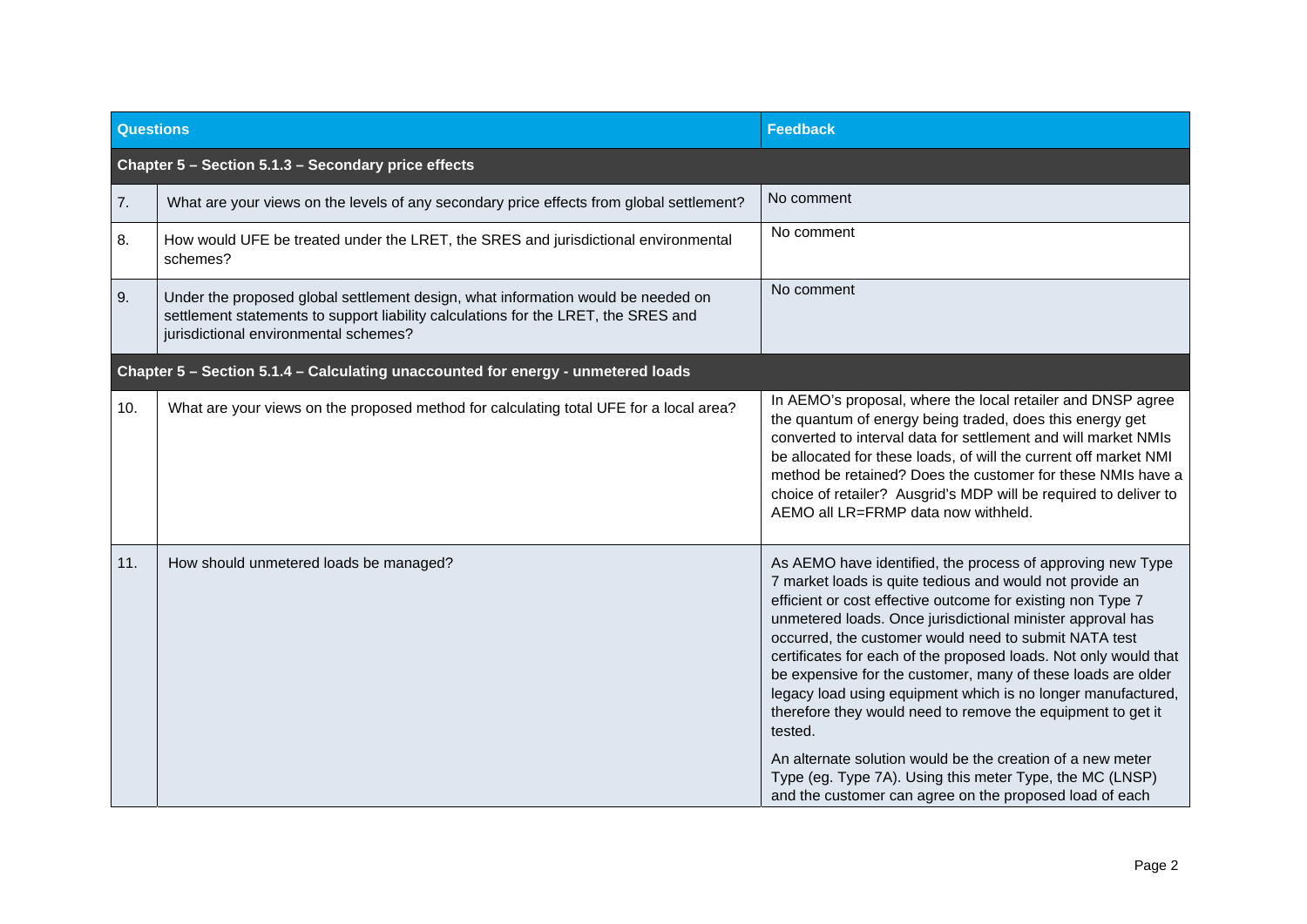| <b>Questions</b> |                                                                                           | <b>Feedback</b>                                                                                                                                                                                                                                                                                                                                                                                                                                                                                                                                                                                                                                                                                                                                                                                                                                                                                                                                                                                                                                                                                                                   |
|------------------|-------------------------------------------------------------------------------------------|-----------------------------------------------------------------------------------------------------------------------------------------------------------------------------------------------------------------------------------------------------------------------------------------------------------------------------------------------------------------------------------------------------------------------------------------------------------------------------------------------------------------------------------------------------------------------------------------------------------------------------------------------------------------------------------------------------------------------------------------------------------------------------------------------------------------------------------------------------------------------------------------------------------------------------------------------------------------------------------------------------------------------------------------------------------------------------------------------------------------------------------|
|                  |                                                                                           | unmetered device currently connected or proposed to be<br>connected to the LNSP network, which is the current process<br>for non-Type 7 unmetered supplies. The same methodology<br>can be used for a Type 7A where a NMI is allocated per TNI<br>for the customer, the MC will approve the device load (instead<br>of AEMO) and the MC and customer will agree on an inventory<br>table for the NMI (current process for Type 7 and non Type 7<br>unmetered loads). The Type 7A inventory table can then be<br>processed by our MDP and Type 7A interval data can be<br>delivered for market settlement using the same requirements<br>under the AEMO Metrology Procedure for calculation of Type 7<br>interval data.<br>No matter what solution is decided, the accuracy of existing<br>legacy unmetered loads and inventory tables would need to be<br>considered as a part of the proposal. It would be impractical<br>and inefficient to attempt to retrospectively apply the<br>requirements of existing Type 7 metering installations to these<br>loads, noting Ausgrid has over 170,000 non-market unmetered<br>supplies. |
| 12.              | What other categories of loads need to be considered in the UFE calculation?              | No comment                                                                                                                                                                                                                                                                                                                                                                                                                                                                                                                                                                                                                                                                                                                                                                                                                                                                                                                                                                                                                                                                                                                        |
|                  | Chapter 5 - Section 5.2 - Treatment of virtual transmission nodes under global settlement |                                                                                                                                                                                                                                                                                                                                                                                                                                                                                                                                                                                                                                                                                                                                                                                                                                                                                                                                                                                                                                                                                                                                   |
| 13.              | Are VTNs still an appropriate mechanism for the NEM?                                      | Ausgrid has 3 VTNs which are used for Type 7 NMIs. We<br>believe these are an efficient and effective method for<br>managing aggregated Type 7 NMIs where more precise<br>allocation to specific TNIs is difficult to achieve a suitable level<br>of accuracy, or would result in additional expense for<br>customers.                                                                                                                                                                                                                                                                                                                                                                                                                                                                                                                                                                                                                                                                                                                                                                                                            |
| 14.              | Which classes of customers would be affected if VTNs were removed?                        | In Ausgrid network area, Type 7 and non market unmetered<br>NMIs would be affected.                                                                                                                                                                                                                                                                                                                                                                                                                                                                                                                                                                                                                                                                                                                                                                                                                                                                                                                                                                                                                                               |
| 15.              | What price effects would occur if VTNs were removed?                                      | If VTNs were removed, Type 7 customers who have<br>connection spanning the entire Ausgrid network, such as traffic                                                                                                                                                                                                                                                                                                                                                                                                                                                                                                                                                                                                                                                                                                                                                                                                                                                                                                                                                                                                                |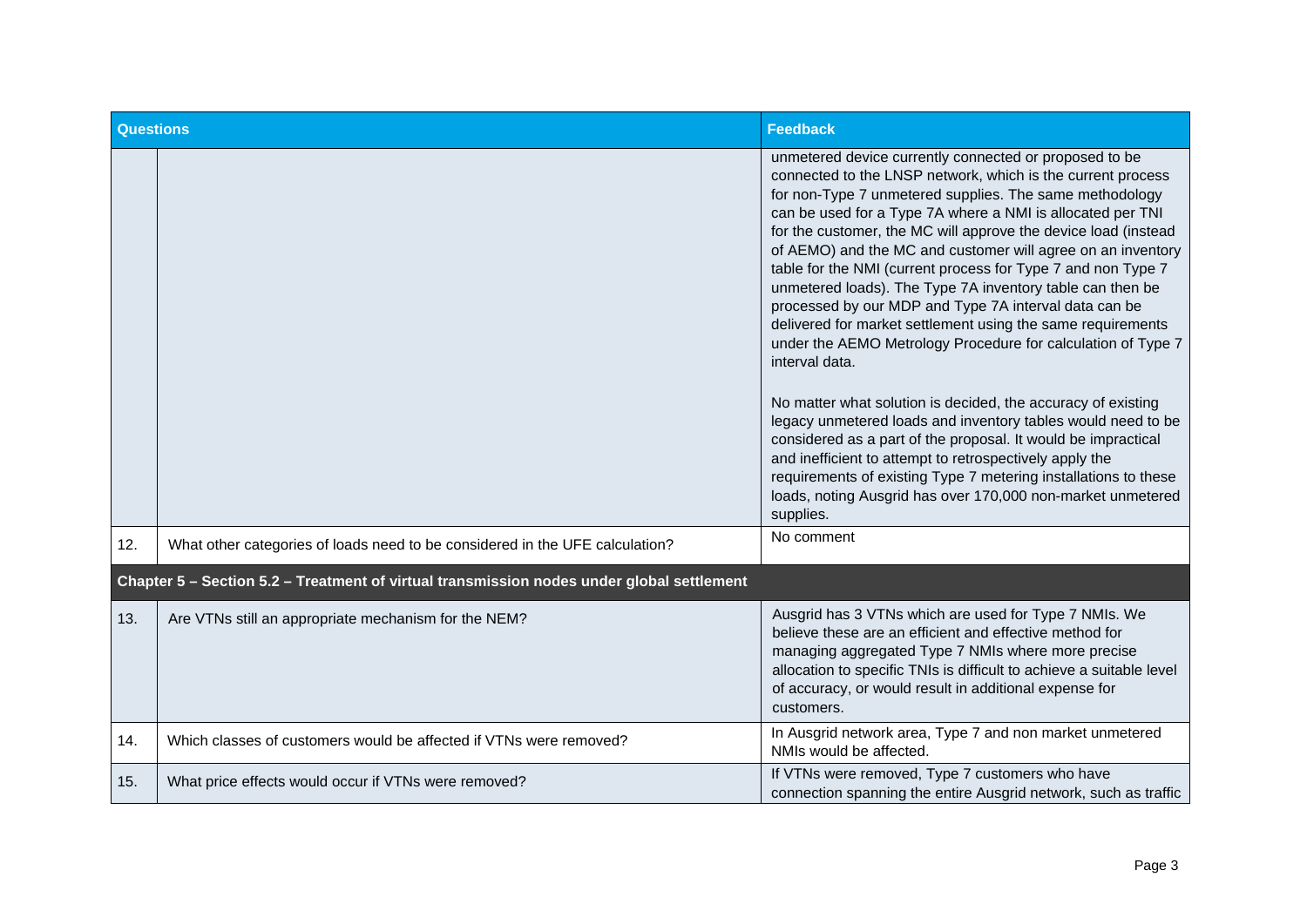| <b>Questions</b>                                     |                                                                                                                                                                                                                                                             | <b>Feedback</b>                                                                                                                                                                                                                                                                                                                              |
|------------------------------------------------------|-------------------------------------------------------------------------------------------------------------------------------------------------------------------------------------------------------------------------------------------------------------|----------------------------------------------------------------------------------------------------------------------------------------------------------------------------------------------------------------------------------------------------------------------------------------------------------------------------------------------|
|                                                      |                                                                                                                                                                                                                                                             | signals would require anew NMI for each set of traffic signal<br>per TNI.                                                                                                                                                                                                                                                                    |
|                                                      |                                                                                                                                                                                                                                                             | We would expect that these unmetered loads would be<br>aggregated per NMI per TNI and not a new NMI for each<br>unmetered connection point.                                                                                                                                                                                                  |
|                                                      |                                                                                                                                                                                                                                                             | Ausgrid currently has approximate 57 TNIs through the<br>network, this would mean customers who have Type 7 and<br>Non Type 7 loads across the network would go from 3 NMIs to<br>potentially 57 NMIs if the unmetered loads are aggregated per<br>TNI, increasing their costs as fixed network charges are levied<br>per NMI.               |
| 16.                                                  | What are the possible options for treatment of VTNs should the proposed rule be made?<br>Describe any other suitable options (or variations of the options presented).                                                                                      | Ausgrid would prefer that the Virtual TNIs for unmetered loads<br>remain in place as it is an administratively efficient mechanism<br>to manage these types of loads where benefits for more<br>accurate allocation are minimal.                                                                                                             |
| 17.                                                  | Depending on how VTNs are treated under global settlement, DNSPs may incur a once-<br>off cost associated with mapping existing VTN customer meters to a physical TNI. What<br>costs, effort, benefits or synergies would be associated with this activity? | Mapping of the new NMIs to each TNI would be a labour<br>intensive process, which could in some cases involve site<br>inspections to verify the location of the unmetered connection.<br>Retailers would need to notify and negotiate with their<br>unmetered supply customers outlining the changes to their<br>NMIs and increase in costs. |
| Chapter 5 - Section 5.3 - Global settlement coverage |                                                                                                                                                                                                                                                             |                                                                                                                                                                                                                                                                                                                                              |
| 18.                                                  | Do you agree with AEMO's proposed coverage of global settlement? Are there other<br>situations, perhaps legacy arrangements or future scenarios, where settlement by<br>differencing should be maintained or used?                                          | No comment                                                                                                                                                                                                                                                                                                                                   |
| Chapter 5 - Section 5.4.1 - Implementation timing    |                                                                                                                                                                                                                                                             |                                                                                                                                                                                                                                                                                                                                              |
| 19.                                                  | What are your views on a start date for global settlement?                                                                                                                                                                                                  | Ausgrid supports Global Settlements being introduced in line with<br>the complete transition of the market to 5 minute settlements.                                                                                                                                                                                                          |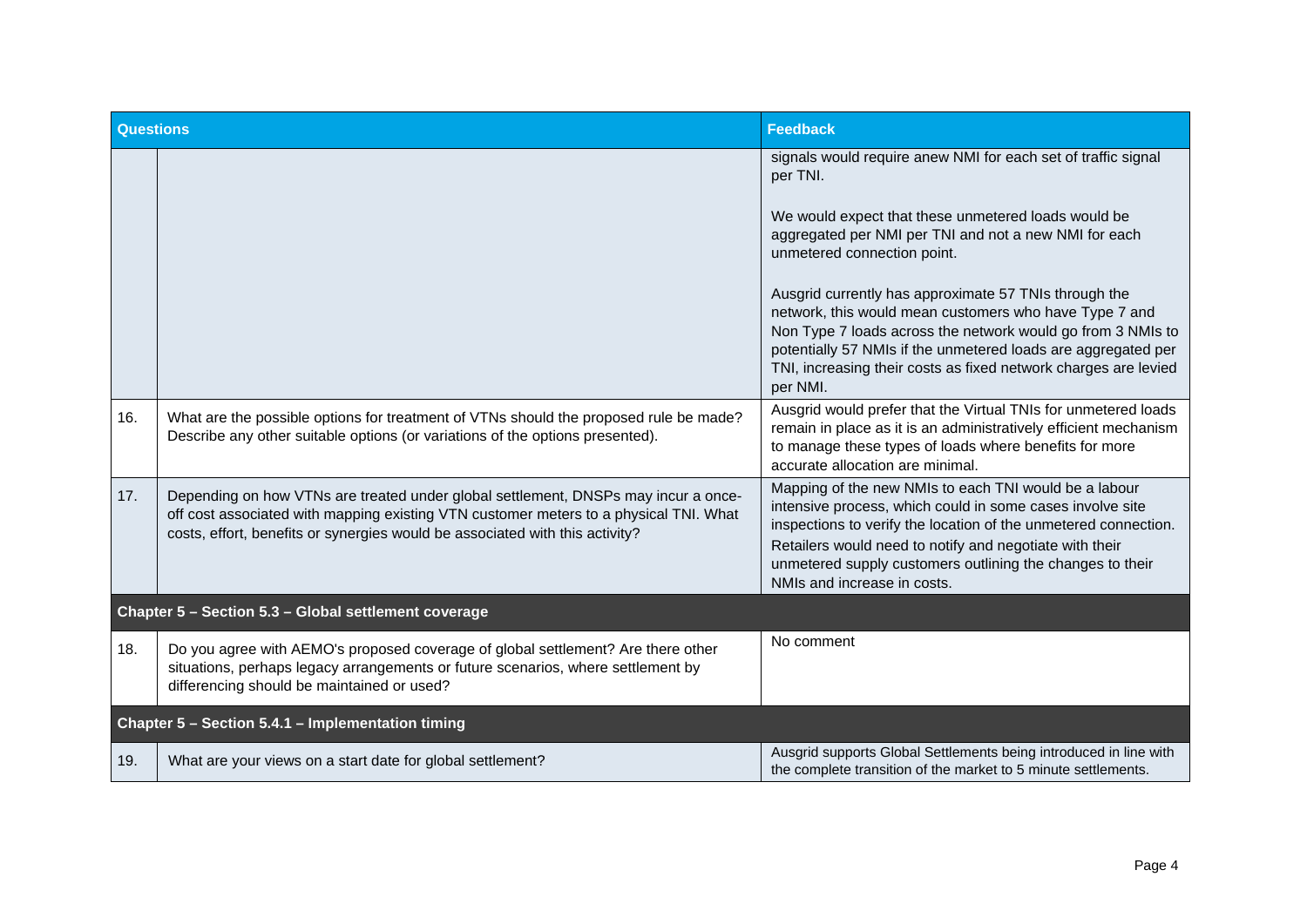| <b>Questions</b>                                             |                                                                                                                                                                                  | <b>Feedback</b>                                                                                                                                                                                                                                                                                                                                                                                                                                     |
|--------------------------------------------------------------|----------------------------------------------------------------------------------------------------------------------------------------------------------------------------------|-----------------------------------------------------------------------------------------------------------------------------------------------------------------------------------------------------------------------------------------------------------------------------------------------------------------------------------------------------------------------------------------------------------------------------------------------------|
| 20.                                                          | What are your views on a staged commencement of global settlement, for example, by<br>jurisdiction or distribution area? How would a staged commencement best be<br>implemented? | No comment                                                                                                                                                                                                                                                                                                                                                                                                                                          |
| 21.                                                          | What are your views on aligning the IT system development for global settlement with<br>that of five minute settlement?                                                          | Ausgrid would support this proposal.                                                                                                                                                                                                                                                                                                                                                                                                                |
| 22.                                                          | What timeframes would be required for AEMO, retailers, DNSPs and MDPs to upgrade<br>internal processes, procedures and IT systems for global settlement?                         | Depending on the decision regarding VTNs, Ausgrid's service<br>provider will have changes to implement in unmetered<br>application and consumption data delivery rules.<br>Implementation of Global Settlements would be a Large project<br>for Ausgrid. We would require approximately a 12 months lead<br>time for set up depending on the complexity of the NMI<br>arrangements.                                                                 |
| Chapter 5 - Section 5.4.2 - Implementation costs and savings |                                                                                                                                                                                  |                                                                                                                                                                                                                                                                                                                                                                                                                                                     |
| 23.                                                          | What are the costs, synergies and risks involved in upgrading IT systems to<br>accommodate global settlement?                                                                    | There would be significant costs to implement for Ausgrid via<br>our MDP service provider. Ausgrid will be required to cover the<br>MDP costs to implement a number of ICT changes to facilitate<br>global settlement. Indicative costs are in the order of \$500K<br>depending on the complexity of the changes.<br>Further impacts will depend on whether AEMO intend to be using<br>the Meter Data Central to fulfil all Customer Access to Data |
|                                                              |                                                                                                                                                                                  | Requirements of the market.                                                                                                                                                                                                                                                                                                                                                                                                                         |
| 24.                                                          | A move to global settlement would increase data handling because MDPs would need to<br>send additional data to AEMO. What would the incremental cost of this activity be?        | Our MDP Service Provider has advised that there will be a<br>significant increase in data handling and therefore an increase<br>in the cost to Ausgrid as a result of forwarding all consumption<br>data to AEMO. This would result in an increase in data sent to<br>AEMO however the incremental costs of this are difficult to<br>estimate at this stage.                                                                                        |
| 25.                                                          | What level of savings would there be from MDPs no longer needing to support and<br>deliver an AEMO specific data file?                                                           | No comment.                                                                                                                                                                                                                                                                                                                                                                                                                                         |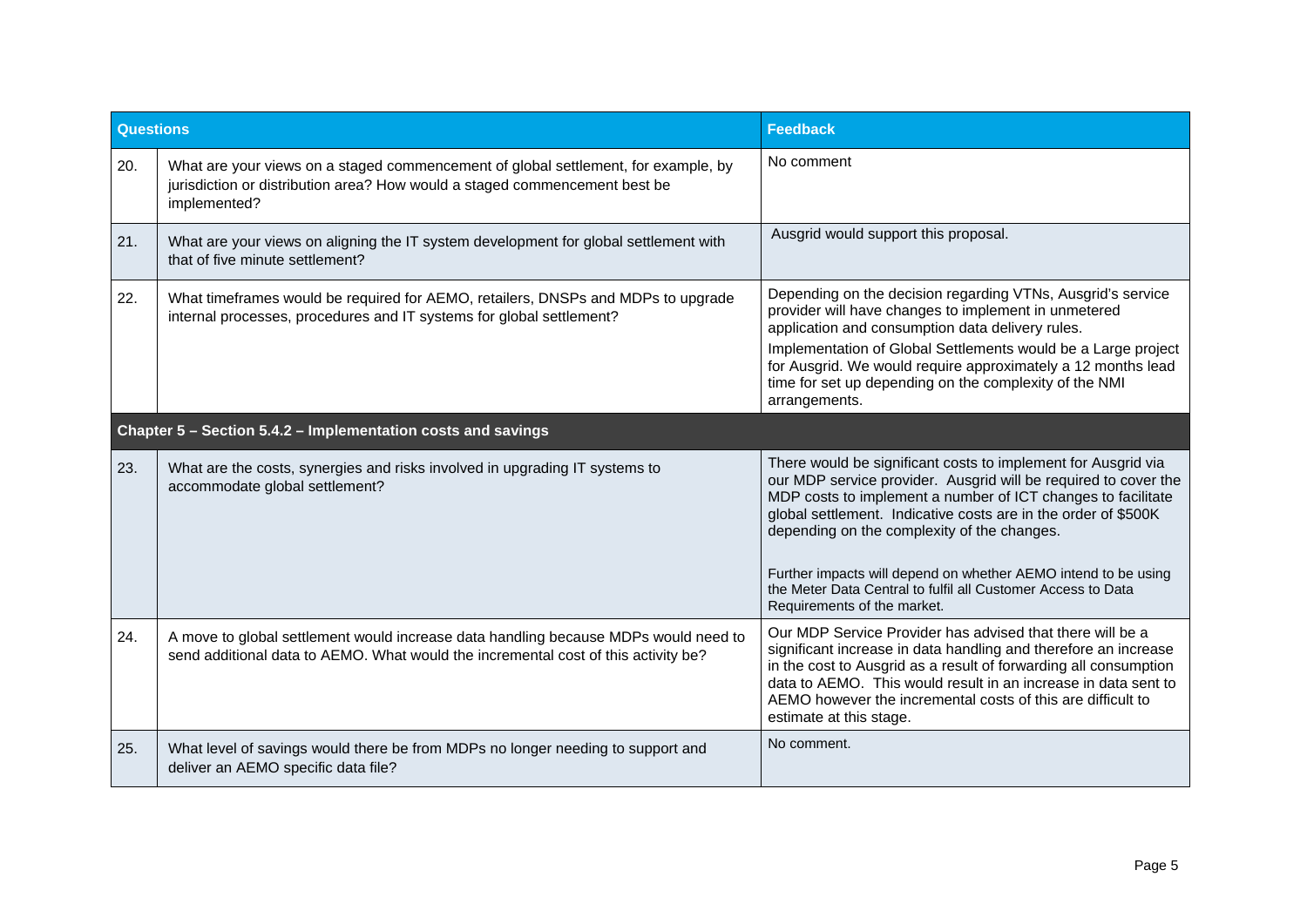| <b>Questions</b>                                                                    |                                                                                                                                | <b>Feedback</b>                                                                                                                                                                                                                                                                                                                                                                                                                                                                   |  |
|-------------------------------------------------------------------------------------|--------------------------------------------------------------------------------------------------------------------------------|-----------------------------------------------------------------------------------------------------------------------------------------------------------------------------------------------------------------------------------------------------------------------------------------------------------------------------------------------------------------------------------------------------------------------------------------------------------------------------------|--|
| 26.                                                                                 | What level of savings could be expected by retailers from reduction in settlement<br>statement reconciliation?                 | No comment                                                                                                                                                                                                                                                                                                                                                                                                                                                                        |  |
| 27.                                                                                 | Are there any other costs that market participants may incur if there is a move to global<br>settlement? If so, what are they? | Potentially significant costs for Ausgrid's Service Provider if<br>changes to the Type 7 process, the introduction of current non-<br>market loads into the market, or the abolition of VTNs occur                                                                                                                                                                                                                                                                                |  |
| 28.                                                                                 | What contract issues need considering?                                                                                         | No comment                                                                                                                                                                                                                                                                                                                                                                                                                                                                        |  |
| Chapter 5 - Section 5.4.3 - Implementation - consideration of non-market generators |                                                                                                                                |                                                                                                                                                                                                                                                                                                                                                                                                                                                                                   |  |
| 29.                                                                                 | How should non-market generators be accommodated under a global settlement<br>framework?                                       | No comment                                                                                                                                                                                                                                                                                                                                                                                                                                                                        |  |
|                                                                                     | Other comments on the rule change request or consultation paper                                                                |                                                                                                                                                                                                                                                                                                                                                                                                                                                                                   |  |
| 30.                                                                                 | Do you have any other comments on the rule change request, high level design or the<br>consultation paper?                     | Whilst the following issue would be addressed in the AEMO<br>review of the Metrology Procedures, it is of relevance to the<br>functioning of global market settlements and UFE.                                                                                                                                                                                                                                                                                                   |  |
|                                                                                     |                                                                                                                                | The issue of Sample meters and load profiling for Type 6<br>metering installations warrants further exploration as these are<br>jurisdictional requirements which may only be modified by<br>request from the jurisdictional minister. A consistent national<br>framework for Sample metering and Type 6 load profiling<br>would be of benefit to achieving a better outcome for AEMO's<br>global settlement proposal.<br>Currently the LNSP manages approximately 200 NMIs which |  |
|                                                                                     |                                                                                                                                | are settled in the market as Type 6 (BASIC) but have interval<br>capable meters installed onsite with communication connected<br>and read weekly. This interval data for the 200 NMIs is then<br>provided to AEMO to calculate the "Net System Load Profile"<br>for each LNSP which is used for interval data settlement of<br>Type 6 NMIs.                                                                                                                                       |  |